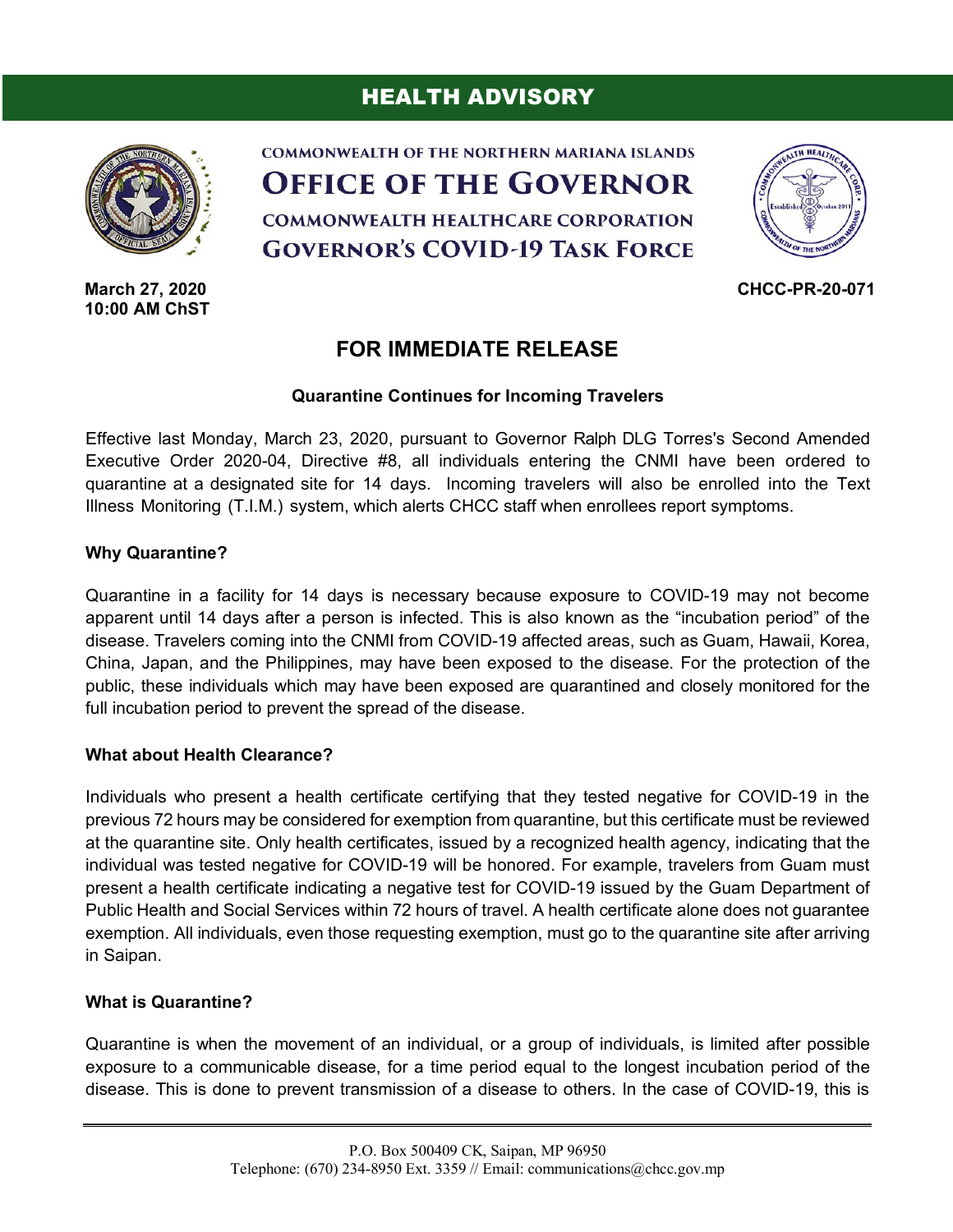especially important if an individual is coughing or sneezing. Tiny droplets of fluid from a cough or sneeze can land on surfaces touched by others, and get into healthy people's eyes, nose, and mouth which make them sick.

## **I'm scheduled to fly into Saipan soon. What should I expect?**

All incoming travelers and their luggage will be escorted by staff of the Commonwealth Office of Transportation Authority (COTA), the CNMI Office of Homeland Security & Emergency Management (CNMI HSEM), Department of Fire and Emergency Management Systems (DFEMS), Department of Cultural and Community Affairs (DCCA), Department of Public Safety (DPS), Department of Finance-Division of Customs, and Commerce-Alcoholic Beverage and Tobacco Control directly from the airport to a local hotel serving as the designated quarantine facility. All customs processes and health screening will take place on site at the quarantine facility. Any health certificates held by travelers will be reviewed, and any symptoms checked and documented by medical personnel on site. From there, persons under orders to quarantine will be checked into the hotel and given details on their stay. Because the purpose of strict quarantine is to reduce the risk of disease transmission, people under orders to quarantine cannot see family or friends in person during their quarantine, however each room is equipped with internet and telephone service, and people under orders to quarantine are encouraged to communicate with family and friends often. Interaction with loved ones is protective of physical and mental health.

Meals will be provided to all those under orders to quarantine, and any special dietary needs or allergies should be communicated at check-in.

Friends and family members may drop off items at the quarantine facility during hours designated by the CNMI Homeland Security. Incoming travelers are strongly discouraged from travelling with any items that require refrigeration.

## **I am a healthcare worker; do I have to be quarantined?**

All new and returning healthcare workers (HCW) will be assessed according to the CHCC Healthcare Worker COVID-19 Screening Protocol. This protocol is initiated at the quarantine facility. Due to the severity of COVID-19, CHCC needs all HCWs to be available for the community. Coupled with our continuous shortage of health workers, CHCC, with consultation from regional experts, developed this protocol to allow for the medical clearance of HCWs. HCWs who present a certificate from a recognized health agency indicating a negative COVID-19 test in the last 72 hours of travel and are asymptomatic will be allowed by the CHCC medical team to exit the quarantine location. Asymptomatic HCWs without a valid certificate will be enrolled into a strict daily monitoring plan by the CHCC health team and also allowed to exit. Any symptomatic HCWs will be ordered into quarantine.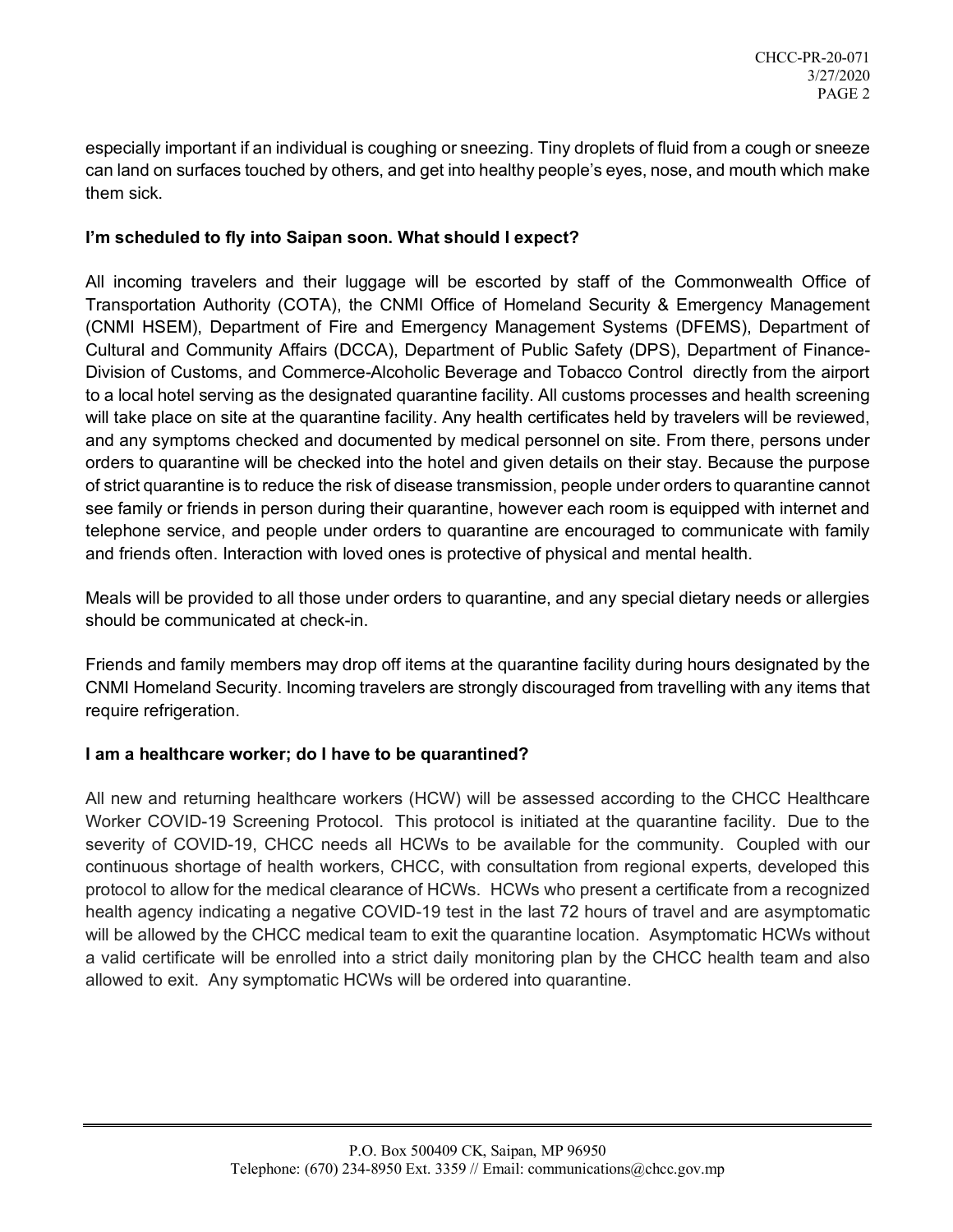## **Are unaccompanied minors (under 18) exempt from quarantine?**

Minors who travel unaccompanied will undergo quarantine at the designated site if they do not have a health certificate. One parent or legal guardian will be allowed to stay with the minor at the designated site.

### **Enforcement**

Given the importance of protecting our small island community, CHCC will work with the Governor's COVID-19 Task Force and local law enforcement to enforce penalties on noncompliance of the mandatory 14-day quarantine requirement for arriving travelers.

Violators of this important protective measure will receive a maximum of no more than a year imprisonment and/or no more than a \$500 fine, as provided under law.

## **STAY AT HOME, STOP THE SPREAD**

The Governor's COVID-19 Task Force and CHCC would also like to remind the public that the best way to protect yourself and others from COVID-19 and other illnesses is to practice:

Social-distancing, which means avoiding close contact with people in order to avoid catching the virus yourself and to avoid passing it on.

- **Please stay home as much as possible. Avoid unnecessary travel or exposure in public places.**
- Work or do schoolwork from home whenever possible and reasonable.
- Avoid social gatherings in groups of more than 10.
- Avoid eating out at restaurants. Use drive-thru, take-out, or delivery options.
- Older adults and people with chronic medical conditions are at higher risk of getting very sick from this illness. People at high risk should stay at home as much as possible.
- Create a household plan of action https://www.cdc.gov/coronavirus/2019-ncov/prepare/checklisthousehold-ready.html
- Ensure 30-day supply of all medicines.

Continue good hand hygiene:

• Wash your hands for at least 20 second with soap and water, avoid touching your face, cover coughs and sneezes with a tissue or your sleeve.

Know the signs and symptoms of COVID-19 and what to do if you become symptomatic:

- Stay home when you are sick and if you recently traveled to a place with COVID-19. Selfquarantine looks like:
	- Choose a room in your house that can be used to separate sick household members from others.